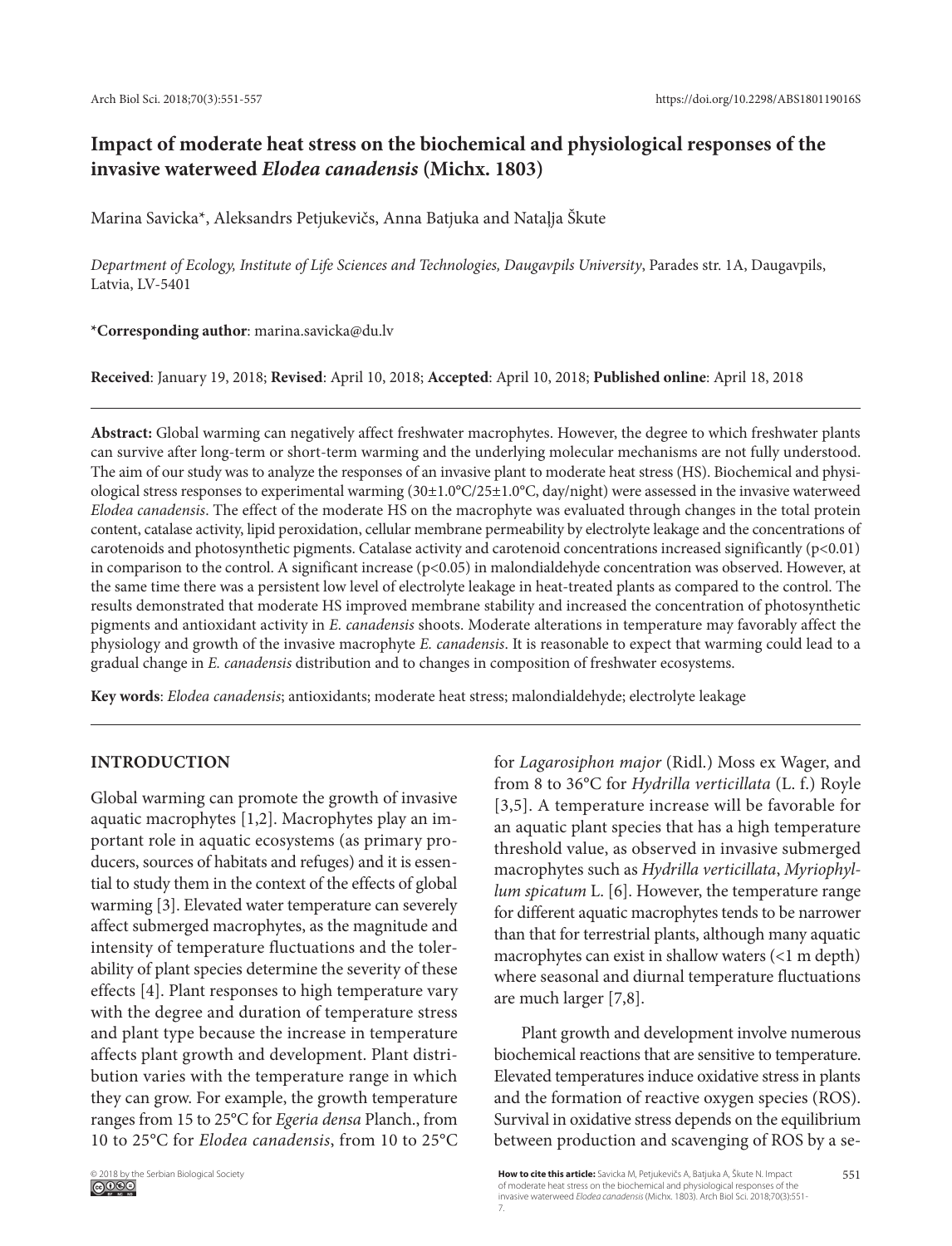ries of enzymatic and non-enzymatic detoxification mechanisms. ROS in plant tissues can initiate lipid peroxidation (LP) that damages cell membranes and is considered to be the most important mechanism of tissue damage [9]. Enzymatic detoxification mechanisms that principally minimize cellular levels of superoxide radicals (O<sup>2-</sup>) and hydrogen peroxide (H<sub>2</sub>O<sub>2</sub>) include the production of antioxidant enzymes such as catalase (CAT), peroxidase (POD), ascorbate peroxidase (APX) and superoxide dismutase (SOD) [10]. The non-enzymatic antioxidant system includes vitamins (ascorbic acid and tocopherols), glutathione, carotenoids, phenols, etc., which are among the key antioxidants involved in scavenging toxic ROS [11]. Carotenoids are pigments found in plants and microorganisms. Carotenoids play a key role in the photosynthetic reaction center where they are involved in mechanisms regulating photoprotection against auto-oxidation [12]. Carotenoids are non-enzymatic lipophilic antioxidants that at sufficiently high concentrations protect lipids from peroxidative damage [13].

Heat-induced oxidative stress has been widely discussed for terrestrial vegetation [14-16]. However, less attention has been paid to heat-induced oxidative stress and antioxidant system activity in aquatic macrophytes. There are a few cases where the stressinduced oxidative reactions in aquatic macrophytes have been measured, and most of these studies have focused on the biochemical and physiological changes under different stressors such as hypoxia, salinity, heavy metals [17-21].

Submerged macrophytes play a key role in biodiversity and water transparency in shallow freshwater ecosystems and they can be exposed to pronounced temperature fluctuations [22]. *E. canadensis* is a perennial invasive plant in natural aquatic ecosystems in Eurasia and is common in eutrophic waters [1]. *E. canadensis* forms thick stands, outcompeting native biodiversity. If the climate gets warmer, it is likely that *E. canadensis* will spread further [23]. *E. canadensis* is well-studied from various aspects, including invasion success and competitive ability, its impact on native aquatic communities [24] and on responses to environmental variables [25], and on morphological changes in response to temperature changes [26]. However, it is important to mention that there is almost no information about the influence of

temperature on oxidative changes and activity of the antioxidant system in *E. canadensis* exposed to moderate HS. In this study we examined the influence of increases in water temperature on the physiological and biochemical changes in the submerged invasive macrophyte *E. canadensis*.

# **Materials and methods**

# **High temperature treatments under controlled conditions**

The experimental material (*E. canadensis* plants) was collected from the nearest lake. The plants were rinsed with clean water to remove debris and the attached algae were separated using forceps. The cleaned plants were cultured in glass aquaria under laboratory conditions. The experiment was conducted under controlled temperature in climate chambers (POL-EKO, Poland). All the treatments were subjected to a photoperiod regime of 8 h dark and 16 h light with a light intensity of 50 µmol photons  $m<sup>-2</sup>s<sup>-1</sup>$ . The air temperature in the climate chamber was maintained at 18±1.0°C/15±1.0°C (day/night) for the control plants, and at 30±1.0°C/25±1.0°C (day/night) in order to simulate moderate HS. The short-term effects of moderate HS were determined 24 h after exposure to HS for 7 days. *E. canadensis* samples from the control and heattreated plants were collected 2, 3, 4 and 7 days after the initiation of high temperature treatment, and one day after the high temperature treatment was finished.

#### **Plant tissue preparation for protein assay**

Fresh plant samples  $(\sim 300 \text{ mg})$  were extracted with ice cold 50 mM phosphate buffer (pH 7.8). Polyvinylpyrrolidone (PVP) was added to the extraction to mask the effects of phenolic compounds in the plant tissues. The extractions were centrifuged at 5 000  $\times$ g at 4 $\rm ^{o}C$  for 15 min, and the supernatant was kept at -80°C until further analysis.

#### **Protein determination**

The total protein content was detected by the "Invitrogen" protocol using the Quant-iT<sup>™</sup> protein detection kit and Qubit™ fluorometer (Invitrogen™, USA).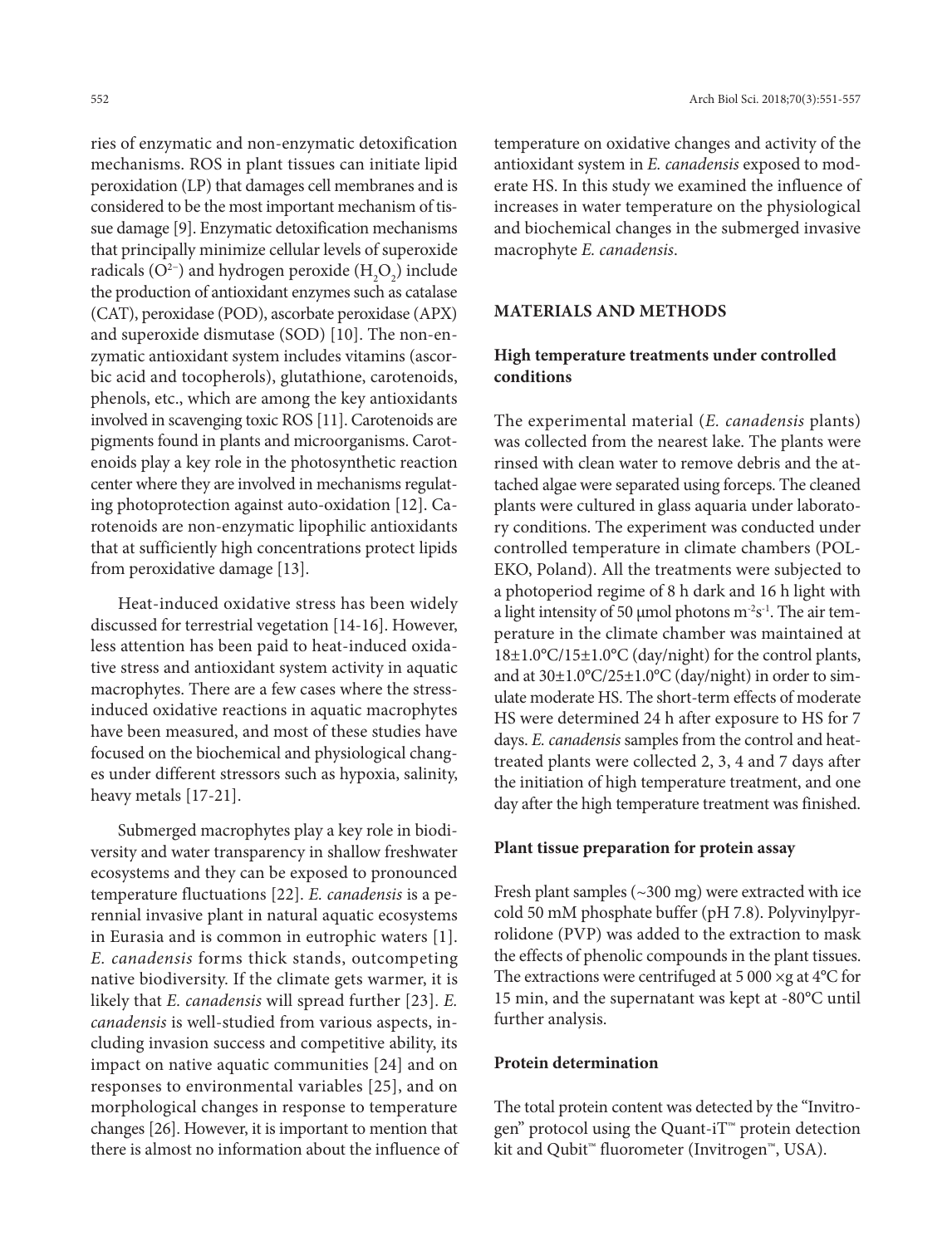#### **Determination of catalase activity**

The method of Aebi [27] was used to measure catalase (CAT) (EC 1.11.1.6) activity. The decomposition of  $\mathrm{H}_{2}\mathrm{O}_{2}$  was measured as the decrease in absorbance at 240 nm. Fifty mM phosphate buffer (pH 7.8) and 10 mM  $\rm H_2O_2$  were used in the reaction solution.

### **Determination of electrolyte leakage**

The electrolyte leakage (EL) in *E. canadensis* shoots was determined as described [28]. The EL was calculated from the following formula:  $\mathrm{EL}(\%){=}(C_{\mathrm{before~boiling}}^{-1}$  $(C_{H2O}))/(C_{\text{after boiling}}-C_{H2O}) \times 100$ , with C the conductivity of the solution before and after boiling.

#### **Measurement of lipid peroxidation**

The malondialdehyde (MDA) content was determined by the thiobarbituric acid reaction (TBARS) as described [29]. The concentration of MDA was estimated by subtracting the non-specific absorption at 600 nm from the absorption at 532 nm using a molar extinction coefficient 155 mM-1cm−1.

#### **Determination of photosynthetic pigments**

The concentrations of chlorophyll (Chl*a*, Chl*b*, Chl*a+b*) and total carotenoids were determined spectrophotometrically in 200 mg of the plant material ground in a pre-chilled mortar in the presence of 5 mL of 80% acetone (v/v). After complete extraction, the mixture was centrifuged twice, and the volume adjusted to 10 mL with cold acetone. The absorbance of the extract was read at 663, 646, and 470 nm (Varian, USA) and pigment concentrations were calculated according to Lichtenthaler [30].

#### **Statistical analysis**

The data were expressed as the mean±standard deviation and were analyzed statistically using Microsoft Excel 2010. The data are presented after taking into consideration the standard deviation (SD) of three replicates. The results were analyzed by one-way ANOVA to identify significant differences between the groups, and their significance levels  $(p<0.05)$  were determined.

# **Results**

The results revealed that the biochemical and physiological changes in *E. canadensis* shoots were significantly affected depending on HS duration. The measurement of MDA and EL as parameters of oxidative stress showed significant differences between the heat-treated and control plants. The concentration of MDA was significantly higher  $(p<0.05)$  in the heattreated plants (Fig. 1A), while a significant decrease (p<0.05) in EL was observed in the heat-treated plants compared to the control (Fig. 1B); on day 2 after exposure to stress it was decreased by 26% and it reached 29% at the end of the investigated period compared to the control.

The change in the total protein content in *E. canadensis* shoots during moderate HS and on the day after the stress treatment as compared to the control are shown in Fig. 2A. A statistically significant de-



**Fig. 1.** The effect of duration of moderate HS (30±1.0°C/25±1.0°C, day/night) on the level of MDA (mkM/g fresh weight (FW)) (**A**) and electrolyte leakage (EL) (**B**) in *E. canadensis* (solid line – control, dashed line – heat stress (HS)). The bars indicate the standard deviations (n=3); missing deviation bars indicate that they are smaller than the symbol. Days 2, 3, 4, and 7 – HS treatment; day 8 – the day after the HS treatment.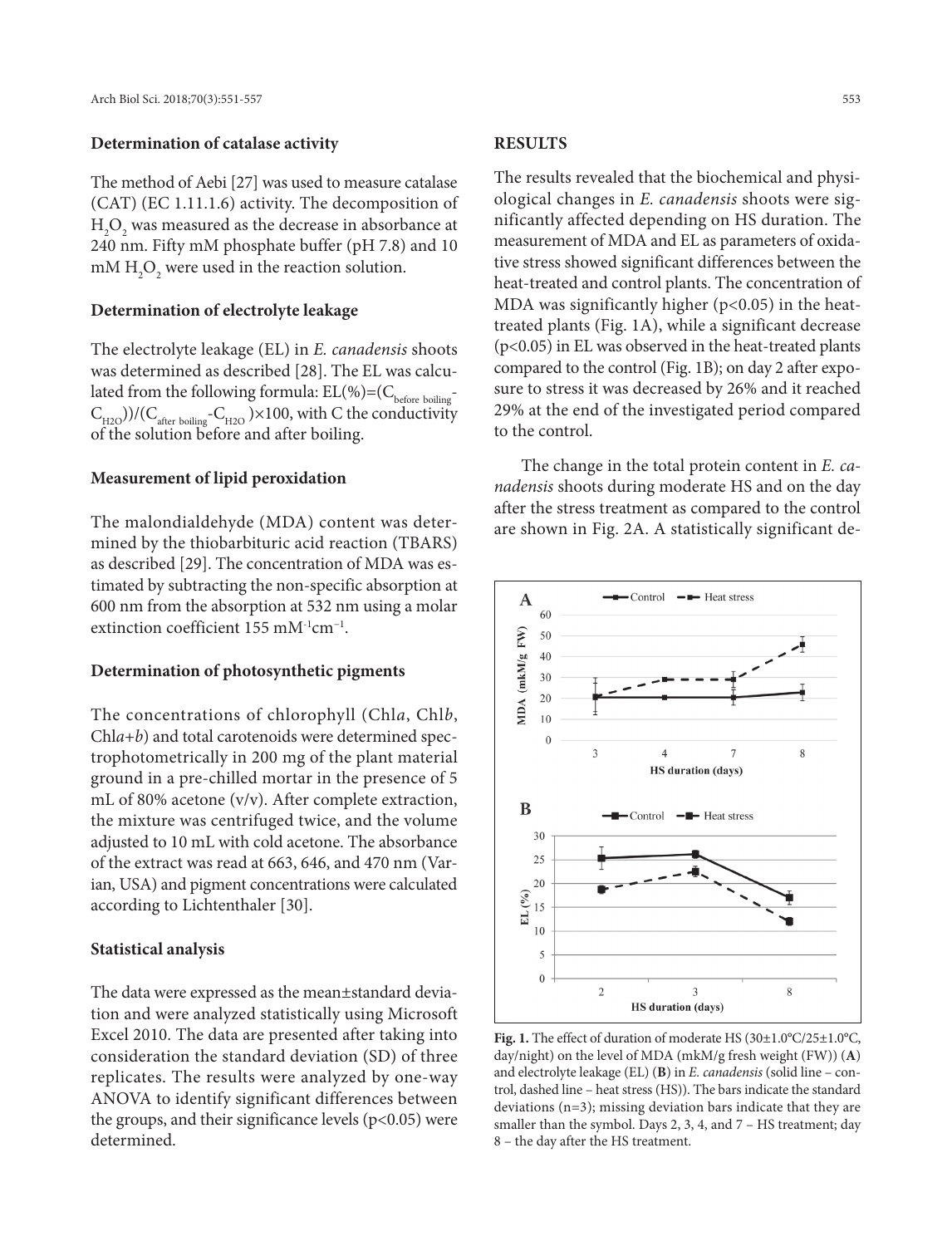

**Fig. 2.** The effect of duration of moderate HS (30±1.0°C/25±1.0°C, day/night) on the total protein content (mg/g fresh weight (FW)) (**A**), CAT activity (**B**), and carotenoid concentrations (**C**) in *E. canadensis* (solid line – control, dashed line – heat stress (HS)). The bars indicate standard deviations (n=3); missing deviation bars indicate that they are smaller than the symbol. Days 2, 3, 4, and 7 – HS treatment; day 8 – the day after the HS treatment.

crease ( $p \le 0.001$ ) in the total protein content by 14% was observed after the HS treatment. CAT under HS also exhibited significant differences when compared to the control (Fig. 2B). However, a 4-fold increase (p≤0.001) in CAT activity during the HS was observed during the investigated period compared to the control, despite the significant decrease in total protein. Lipid damage, expressed as the increase in MDA in the cell membrane, was increased two-fold a day after the HS treatment was finished (Fig. 1A, p<0.05), whereas the activity of CAT significantly decreased (Fig. 2B).



**Fig. 3** The relationship between the duration of moderate heat stress (HS) and the concentrations of Chl *a* (-◆-), Chl *b* (-■-) and Chl *a+b* (- ▶-) in *E. canadensis* leaves (white markers – control (15/18°C), black markers – HS (25/30°C)), p<0.01. Days 2, 3, and 7 – HS treatment; day 8 – the day after the HS treatment.

Parallel with the high activity of CAT, the moderate heat stress altered the carotenoid content in *E. canadensis* leaves. The carotenoid content was significantly increased in plants exposed to HS. The changes in total carotenoids in *E. canadensis* leaves during and after exposure to HS as compared to the controls are shown in Fig. 2C. The total carotenoids increased during the investigated period: on day 2 after exposure to HS the carotenoid content increased by 20% and it reached 40% at the end of the investigated period when compared to the control  $(p<0.01)$  and remained at the same level for a day after the HS (Fig. 2C).

Fig. 3 shows the relationships between the duration of HS and Chl *a*, Chl *b* and Chl *a+b* in *E. canadensis* leaves (p<0.01). Chlorophyll *a* and *b* increased gradually under moderate HS ( $p<0.01$ ). The concentration of chlorophyll *a* increased by 12% while a 2-fold increase (p≤0.01) in chlorophyll *b* was observed at the end of the investigated period in comparison to the control.

# **Discussion**

Elevated temperatures can affect the growth and development of aquatic macrophytes, leading to variations in their distribution patterns and competitive advantage in the natural environment [31]. HS can induce oxidative stress through peroxidation of membrane lipids and disruption of cell membrane stability by protein denaturation [32]. Therefore, under differ-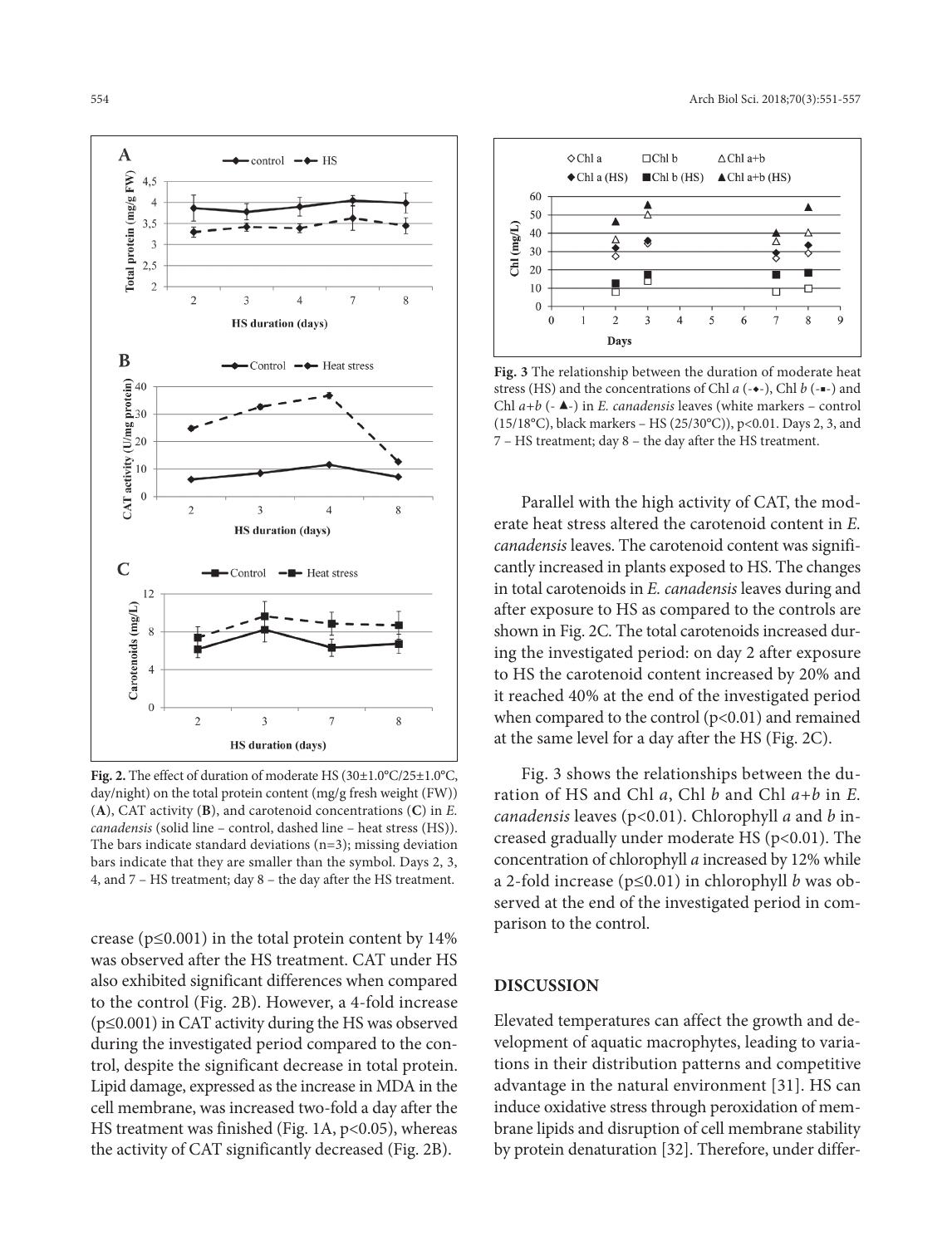ent environmental stresses EL and the concentration of MDA in plants played a key role in oxidative damage [33]. The products of lipid peroxidation are commonly used to assess oxidative injury of membrane lipids [28]. In the present study, the concentration of MDA as an expression of lipid peroxidation, was increased by the high temperature treatment. Increased MDA due to HS in terrestrial plants has been reported [15,29,34]. There are no data available on the changes of MDA concentrations in aquatic macrophytes after HS. However, at the same time there was a constantly low level of EL in the heat-treated plants. It was observed [35] that moderate HS (below 45°C) decreased the EL of date palm, but a temperature above 53°C was lethal because EL was increased by more than 50%. The low level of EL might be due to the increased concentration of carotenoids and increased CAT activity in *E. canadensis* plants that reduced the generation of free radicals and lowered lipid peroxidation. Increased CAT activity was observed despite the reduced total protein content. Obviously, the plants exposed to mild or moderate HS exhibited an increase in activity of the enzymatic antioxidant systems. Similar results were observed in plants exposed to other moderate environmental stresses, such as water [36,37] and salt stress [20].

In stress conditions, the ROS concentration is elevated to damaging levels in mitochondria, chloroplasts and peroxisomes when compared to the level produced during normal growth conditions [38]. Elimination of ROS is mainly achieved by antioxidants such as CAT and carotenoids. Carotenoids influence many plant processes, and as antioxidants they can protect photosynthetic organisms against oxidative stresses and serve as modulators of membrane microviscosity [39]. These functions reduce the effects of changing temperatures and light intensity, thus maintaining plant development during environmental stress. The synthesis of carotenoids was increased in *E. canadensis* under moderate HS, perhaps because these compounds acted as antioxidants which minimized the oxidative damage induced by HS [12,13].

In general, moderate short-term HS might be favorable for the growth and development of *E. canadensis* because of increased antioxidant activity (CAT) and carotenoid levels, membrane stability (EL),

and elevated concentrations of photosynthetic pigments ( $p<0.01$ ). It was reported [3] that an increase in water temperature to 23°C significantly favored the growth *E. canadensis* and *Egeria densa*. Our results agree with those reported previously [40] which showed that moderate HS (30°C) led to increased antioxidant system activity and concentrations of photosynthetic pigments in *Elodea nuttallii* Planch. St. John. However, increased ROS accumulation was observed at a higher temperature (35°C) for *E. nuttallii*; as a result, it suppressed the competitive ability of the plant [40]. Similar results were observed after moderate salt stress [20] and exposure to low concentrations of urea [41] in *E. densa*.

Growth enhancement, measured as an increase in shoot length, plant height, leaf surface area and biomass production, has been reported in different submerged and emergent macrophytes exposed to temperature 3-7°C above the ambient temperature [2]. Enhanced growth could also be attributed to the increase in physiological activities such as respiration and photosynthesis [42]. Thus, the obtained results supplement the existing data on the effect of global warming on the growth and development of aquatic plants.

Our results show that the moderate HS leads to improved membrane stability and increased concentrations of photosynthetic pigments and antioxidant activity in *E. canadensis* shoots. Therefore, moderate alterations in temperature may favorably affect the physiology and growth of the invasive macrophyte *E. canadensis*. It is reasonable to expect that warming can gradually lead to a change in distribution of *E. canadensis,* which could substantially change ecosystem structure.

**Acknowledgements**: This study was supported by the National Research Program 2014-2017 "EVIDEnT" sub-project 1.4. "Functioning of food-webs".

**Author contributions:** Marina Savicka participated in all phases of the research and in writing the manuscript; Aleksandrs Petjukevičs and Anna Batjuka performed the laboratory measurements; Nataļja Škute contributed to the drafting and writing of the manuscript.

**Conflict of interest disclosure:** The authors report no conflict of interest.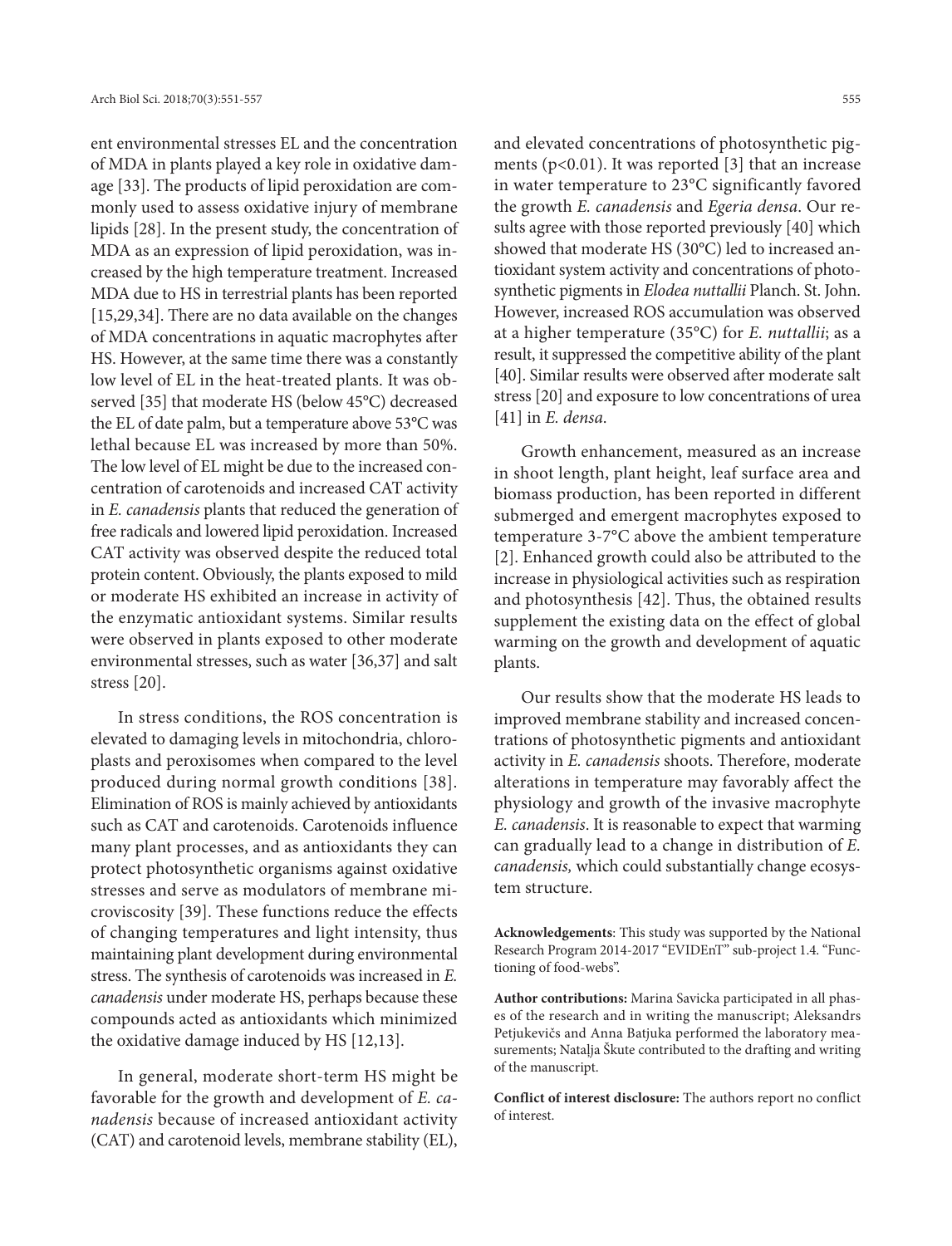# **References**

- 1. Zhang X, Odgaard R, Olesen B, Lauridsen TL, Liboriussen L, Søndergaard M, Liu Z, Jeppesen E. Warming shows differential effects on late-season growth and competitive capacity of *Elodea canadensis* and *Potamogeton crispus* in shallow lakes. Inland Waters. 2015;5:421-32.
- 2. Hossain K, Yadav S, Quaik S, Pant G, Maruthi AY, Ismail N. Vulnerabilities of macrophytes distribution due to climate change. Theor Appl Climatol. 2017;129:1123-32.
- 3. Silveira MJ, Thiébaut G. Impact of climate warming on plant growth varied according to the season. Limnologica. 2017;65:4-9.
- 4. Wahid A, Gelani S, Ashraf M, Foolad MR. Heat tolerance in plants: an overview. Environ Exp Bot. 2007;61:199-223.
- 5. Rybicki NB, Carter V. Light and temperature effects on the growth of wild celery and hydrilla. J Aquat Plant Manag. 2002;40:92-9.
- 6. Hughes L. Biological consequences of global warming: Is the signal already apparent. Trends Ecol Evol. 2000;15:56-61.
- 7. Jacobs AFG, Jetten TH, Lucassen DC, Heusinkveld BJ, Nieveen JP. Diurnal temperature fluctuations in a natural shallow water body. Agric For Meteorol. 1997;88(1-4):269-77.
- 8. Jacobs AFG, Heusinkveld BG, Kraai A, Paaijmans, KP. Diurnal temperature fluctuations in an artificial small shallow water body. Int J Biometeorol. 2008;52(4), 271-80.
- 9. Mittler R, Finka A, Goloubinoff P. How do plants feel the heat? Trends Biochem Sci. 2012;37(3):118-25.
- 10. Sairam R, Tyagi A. Physiology and molecular biology of salinity stress tolerance in plants. Curr Sci. 2004;86(3):407-21.
- 11. Kasote DM, Katyare SS, Hegde MV, Bae H. Significance of antioxidant potential of plants and its relevance to therapeutic applications. Int J Biol Sci. 2015;11(8):982-91.
- 12. Gururani MA, Venkatesh J, Tran LSP. Regulation of photosynthesis during abiotic stress-induced photoinhibition. Mol Plant. 2015;8(9):1304-20.
- 13. Sharma P, Jha AB, Dubey RS, Pessarakli M. Reactive oxygen species, oxidative damage, and antioxidative defense mechanism in plants under stressful conditions. J Bot. 2012;2012:217037.
- 14. Anderson JA, Padhye SR. Protein aggregation, radical scavenging capacity, and stability of hydrogen peroxide defence systems in heatstressed vinca and sweet pea leaves. J Am Soc Hortic Sci. 2004;129:54-9.
- 15. Savicka M, Škute N. Some morphological, physiological and biochemical characteristics of wheat seedling *Triticum aestivum* L. organs after high-temperature treatment. Ekologija. 2012;58(1):9-21.
- 16. Kipp E, Boyle M. The effects of heat stress on reactive oxygen species production and chlorophyll concentration in *Arabidopsis thaliana*. Res Plant Sci. 2013;1:20-3.
- 17. Nayek S, Gupta S, Saha R. Effects of metal stress on biochemical response of some aquatic macrophytes growing along an industrial waste discharge channel. J Plant Interact. 2010;5(2):91-9.
- 18. Netten JJC, Van der Heide T, Smolders AJP. Interactive effects of pH, temperature and light during ammonia toxicity events in *Elodea Canadensis*. Chem Ecol. 2013;29(5):448-58.
- 19. Petjukevičs A, Batjuka A, Škute N. The impact of different levels of sodium chloride on the quantitative changes of chlorophyll and carotenoids in chloroplasts of *Elodea canadensis* (Michx. 1803). Biologija. 2015;61(1):34-41.
- 20. Parveen M, Asaeda T, Rashid MH. Biochemical adaptations of four submerged macrophytes under combined exposure to hypoxia and hydrogen sulphide. PLoS ONE. 2017;12(8):e0182691
- 21. Gaya KS, Mathew L, Ramesh Babu MG. An assessment of heavy metal accumulation capacity of five aquatic macrophytes and biochemical response. Int J Adv Res. 2017;5(10):839-47.
- 22. Jeppesen E, Søndergaard M, Jensen JP. Climate warming and regime shifts in lake food webs - some comments. Limnol Oceanogr. 2003;48:1346-49.
- 23. Grīnberga L, Priede A. *Elodea canadensis* Michx. in Latvia. Acta Biol Univ Daugavp. 2010;10(1):43-50.
- 24. Josefsson M, Andersson B. The environmental consequences of alien species in the Swedish lakes Mälaren, Hjälmaren, Vänern and Vättern. AMBIO. 2002;30(8):514-21.
- 25. Pagano AM, Titus JE. Submersed macrophyte growth at low pH: contrasting responses of three species to dissolved inorganic carbon enrichment and sediment type. Aquat Bot. 2004;79:65-74.
- 26. Madsen TV, Brix H. Growth, phytosynthesis and acclimation by two submerged macrophytes in relation to temperature. Oecologia. 1997;110: 320-7.
- 27. Aebi H. Catalase *in vitro*. Methods Enzymol. 1984;105:121-26.
- 28. Guo Z, Ou W, Lu S, Zhong Q. Differential responses of anti-oxidative system to chilling and drought in four rice cultivars differing in sensitivity. Plant Physiol Biochem. 2006;44:828-36.
- 29. Ali MB, Hahn EJ, Paek KY. Effects of light intensities on antioxidant enzymes and malondialdehyde content during short-term acclimatization on micro-propagated *Phalaenopsis* plantlet. Environ Exp Bot. 2005;54(2):109-20.
- 30. Lichtenthaler HK. Chlorophylls and carotenoids: pigments of photosynthetic biomembranes. Methods Enzymol. 1987;148:350-82.
- 31. Pilon J, Santamaría L. Seasonal acclimation in the photosynthetic and respiratory temperature responses of three submerged freshwater macrophyte species. New Phytologist. 2001;151(3):659-70.
- 32. Hasanuzzaman M, Nahar K, Alam MM, Roychowdhury R, Fujita M. Physiological, biochemical, and molecular mechanisms of heat stress tolerance in plants. Int J Mol Sci. 2013;14(5):9643-84.
- 33. Siddiqui MH, Al-Whaibi MH, Sakran AM, Ali HM, Basalah MO, Faisal M, Alatar A, Al-Amri AA. Calcium-induced amelioration of boron toxicity in radish. J Plant Growth Regul. 2013;32:61-71.
- 34. Han Y, Fan S, Zhang Q, Wang Y. Effect of heat stress on the MDA, proline and soluble sugar content in leaf lettuce seedlings. Agric Sci. 2013;4(5b):112-15.
- 35. Busaidi AKTS, Farag KM. The use of electrolyte leakage procedure in assessing heat and salt tolerance of Ruzaiz date palm (*Phoenix dactylifera* L.) cultivar regenerated by tissue culture and offshoots and treatments to alleviate the stressful injury. J Hort For. 2015;7(4):104-11.